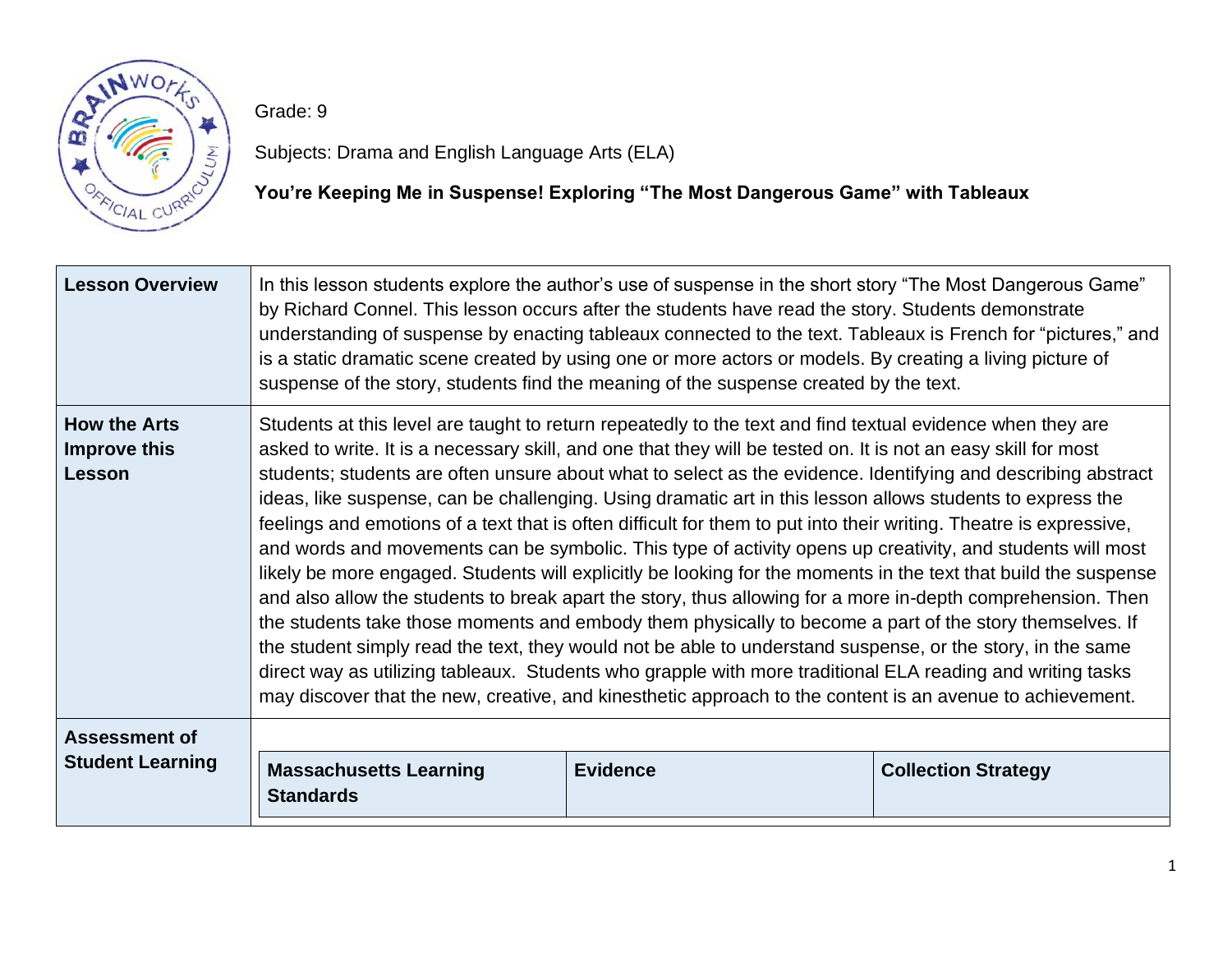| Grades 9-10. ELA. Reading<br><b>Standards for Literature. Craft</b><br>and Structure. 5. Analyze how an<br>author's choices concerning how<br>to structure a text, order events<br>within it (e.g., parallel plots), and<br>manipulate time (e.g., pacing, | Students will accurately complete<br>a blank chart identifying all parts,<br>including the rising action, climax,<br>and conflict from the story.<br>Students will participate<br>in a discussion by clearly | Teacher will circulate as the<br>worksheets are being completed,<br>check for understanding and<br>accuracy, and collect sheets to<br>grade.<br>Teacher will listen and observe |
|------------------------------------------------------------------------------------------------------------------------------------------------------------------------------------------------------------------------------------------------------------|--------------------------------------------------------------------------------------------------------------------------------------------------------------------------------------------------------------|---------------------------------------------------------------------------------------------------------------------------------------------------------------------------------|
| flashbacks) create such effects as<br>mystery, tension, or surprise.<br>RL.9-10.5                                                                                                                                                                          | articulating what suspense is, what<br>it feels like, and why an author<br>would use it.<br>Students will give examples of                                                                                   | students in the discussions of<br>suspense, eliciting further details<br>and explanations if and when<br>necessary.                                                             |
|                                                                                                                                                                                                                                                            | common suspense moments (the<br>music in a scary movie) and then<br>identify how words create the<br>same feeling.                                                                                           | Teacher will listen and observe<br>students as they choose<br>suspenseful moments in the text<br>and contribute to their group.                                                 |
|                                                                                                                                                                                                                                                            | Students in small groups will be<br>able to pick out excerpts of "The<br>Most Dangerous Game" that<br>accurately show suspense. They<br>will identify examples of dialogue,                                  | Teacher will listen and observe<br>student input during the debriefing<br>discussion and make notes about<br>understanding and inaccuracies.                                    |
|                                                                                                                                                                                                                                                            | setting, and foreshadowing that<br>create suspense.<br>Students will create and perform a<br>tableau of their interpretation of a<br>suspenseful moment from the<br>story.                                   | Summative:<br>Teacher will take photographs of<br>the completed tableau and assess<br>using grading rubric.                                                                     |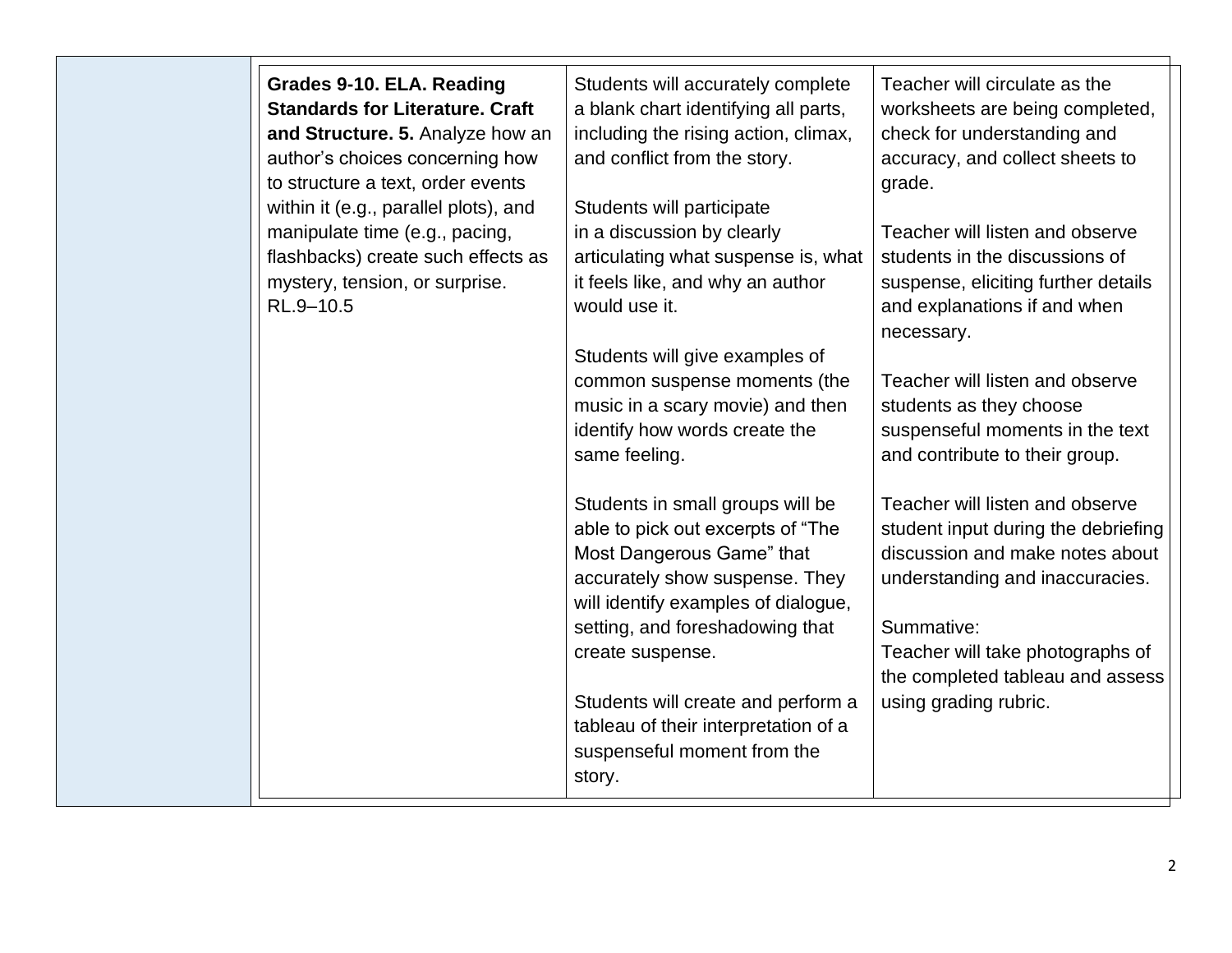|                                          | <b>Grades 9-12. Foundations</b><br>Theater. Performing. 6. Convey<br>meaning through the presentation<br>of artistic work. Describe how<br>decisions about a performance are<br>connected to what the student<br>wants to express, evoke, or<br>communicate. F.T.P.06               | Students will collaborate in<br>creating and performing a tableau,<br>conveying a passage of suspense<br>found in the story.<br>Students will participate in giving<br>and responding to feedback with<br>classmates and in a debriefing<br>discussion about the activity. | Formative: Teacher will listen and<br>observe group work and<br>collaboration, noting how students<br>are choosing to convey meaning<br>through the tableau.<br>Teacher will listen and observe<br>that each group can clearly explain<br>their artistic choices in the<br>performance.<br>Summative: Teacher will<br>photograph the tableaux and<br>assess students using a grading<br>rubric. |  |
|------------------------------------------|-------------------------------------------------------------------------------------------------------------------------------------------------------------------------------------------------------------------------------------------------------------------------------------|----------------------------------------------------------------------------------------------------------------------------------------------------------------------------------------------------------------------------------------------------------------------------|-------------------------------------------------------------------------------------------------------------------------------------------------------------------------------------------------------------------------------------------------------------------------------------------------------------------------------------------------------------------------------------------------|--|
| <b>Essential Questions</b>               | How does an author create suspense in a story through plot and word choice?<br>How can feelings, such as suspense, be made visible and demonstrated in theatre, as it is in writing?                                                                                                |                                                                                                                                                                                                                                                                            |                                                                                                                                                                                                                                                                                                                                                                                                 |  |
| <b>Enduring</b><br><b>Understandings</b> | Understanding rhetorical choice is important to make meaning out of texts.<br>Events in stories are purposefully designed for an intended effect, such as suspense.<br>Theatrical embodiment of ideas can deepen one's understanding of tone and mood such as in using<br>suspense. |                                                                                                                                                                                                                                                                            |                                                                                                                                                                                                                                                                                                                                                                                                 |  |
| <b>Materials and</b><br><b>Needs</b>     | Space for groups to work together<br>$\bullet$<br>Copies of "The Most Dangerous Game" text<br>Chart paper<br>Blank plot map/ pyramid triangle/ freytag's pyramid and worksheet                                                                                                      |                                                                                                                                                                                                                                                                            |                                                                                                                                                                                                                                                                                                                                                                                                 |  |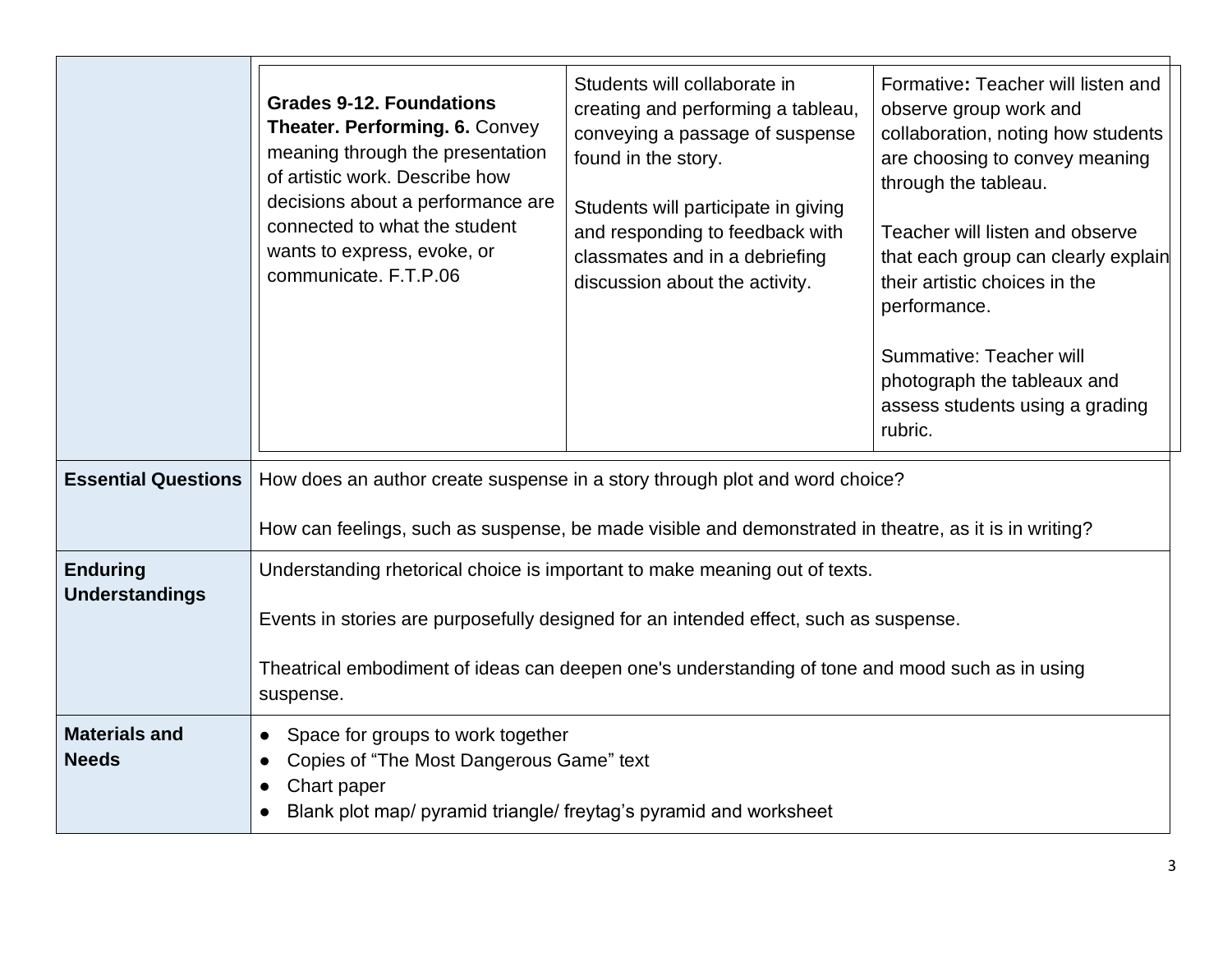|                                                                                                                | <b>Markers</b><br>$\bullet$<br><b>Highlighters</b><br>c<br>Pencils<br>$\bullet$<br>Photos of examples of tableaux                                                                                                                                                                                                                                                                                                                                                                                                                                                                                         |
|----------------------------------------------------------------------------------------------------------------|-----------------------------------------------------------------------------------------------------------------------------------------------------------------------------------------------------------------------------------------------------------------------------------------------------------------------------------------------------------------------------------------------------------------------------------------------------------------------------------------------------------------------------------------------------------------------------------------------------------|
| <b>Advancing</b><br><b>Vocabulary</b>                                                                          | Action<br>$\bullet$<br>Climax<br>Conflict<br>Dialogue<br>€<br>Facial expressions<br>c<br>Focus<br>$\bullet$<br>Foreshadowing<br>Gesture<br>Levels<br>Mood<br>Plot<br>$\bullet$<br><b>Rising action</b><br>Sequence<br>Setting<br>Space<br>Suspense<br>Tableaux                                                                                                                                                                                                                                                                                                                                            |
| <b>Support &amp;</b><br><b>Accommodations</b><br><b>Inspired by</b><br><b>Universal Design</b><br>for Learning | Printed copies of the story are provided for each student to annotate.<br>$\bullet$<br>Whole group instruction occurs along with smaller group work.<br>$\bullet$<br>The process of creating a tableau is modeled for the whole class with emphasis on how to engage those<br>$\bullet$<br>with lower grade level abilities and also physical disabilities.<br>Students are grouped purposefully by the teacher.<br>$\bullet$<br>The teacher and paraprofessional circulate and assist groups as needed.<br>$\bullet$<br>Students who need it are provided with a partially completed chart.<br>$\bullet$ |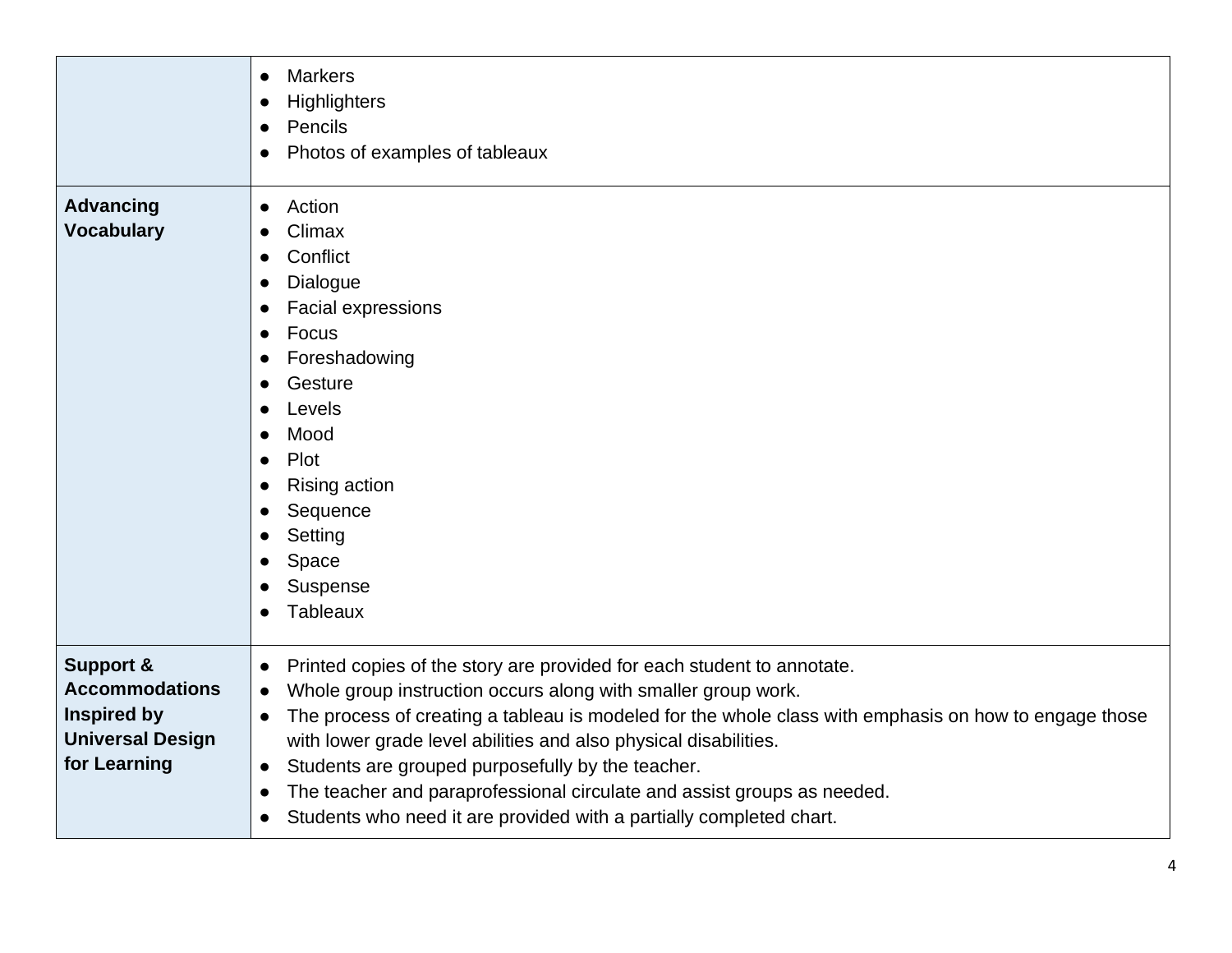| <b>Lesson Plan</b><br><b>Progression Details</b> | This lesson will take place after students have read the short story "The Most Dangerous Game."                                                                                                                                                                                                                                                                                                                                                                                                                                                                                                                                                                                                                                                                                                                                                                                                                                                                                                                                                   |
|--------------------------------------------------|---------------------------------------------------------------------------------------------------------------------------------------------------------------------------------------------------------------------------------------------------------------------------------------------------------------------------------------------------------------------------------------------------------------------------------------------------------------------------------------------------------------------------------------------------------------------------------------------------------------------------------------------------------------------------------------------------------------------------------------------------------------------------------------------------------------------------------------------------------------------------------------------------------------------------------------------------------------------------------------------------------------------------------------------------|
|                                                  | 1. Introduction:<br>• The teacher will begin the class by reviewing the story "The Most Dangerous Game." The students will<br>have a blank plot map and will review elements, including plot, rising action, and climax. Together students<br>complete the chart of the plot structure by adding in the events of the story. (DOK 1- students recall events<br>of the story)                                                                                                                                                                                                                                                                                                                                                                                                                                                                                                                                                                                                                                                                      |
|                                                  | • Teacher then leads a whole class discussion on suspense by asking questions, such as, "What is<br>suspense?" "When do we feel suspense?" "How do we know it's suspense?" "What does it look, feel, and<br>sound like?" "What are examples of suspenseful moments that you can think of?" (DOK 1 and 2- students<br>recall, interpret, categorize) Student responses are recorded by the teacher on chart paper. If students are<br>struggling, the teacher can play a clip of suspenseful music from a movie and discuss. The teacher will then<br>explain that the author of "The Most Dangerous Game" has created suspense through dialogue, setting, and<br>foreshadowing. The teacher will read aloud text from the first page of the story and point out that the author is<br>building suspense with this dialogue and description right from the start: "The old charts call it Ship-Trap<br>Island," Whitney replied. "A suggestive name, isn't it? Sailors have a curious dread of the place. I don't know<br>why. Some superstition." |
|                                                  | 2. Tableaux:<br>• The teacher will introduce the dramatic strategy of tableaux. Tableaux are still images created and acted<br>out by people using their bodies, without talking. This dramatic art form will be used to represent suspenseful<br>moments in the story. Photographs of tableaux will be shown as examples. In the displayed examples, the<br>teacher will have students talk about what they notice, like the frozen positions, the levels of each person's<br>body in relation to each other, and the facial expressions. A sample tableau will be created with volunteer                                                                                                                                                                                                                                                                                                                                                                                                                                                        |

- students to model the opening scene of the story. The teacher will explain that a tableau is often successful if it incorporates: ○ A **focus**. Ask the class to consider what the audience/viewer should focus on when they view the
	- group's tableau. Is there a central element emphasized? Are all actors' eyes focused on the same thing? Looking in different directions?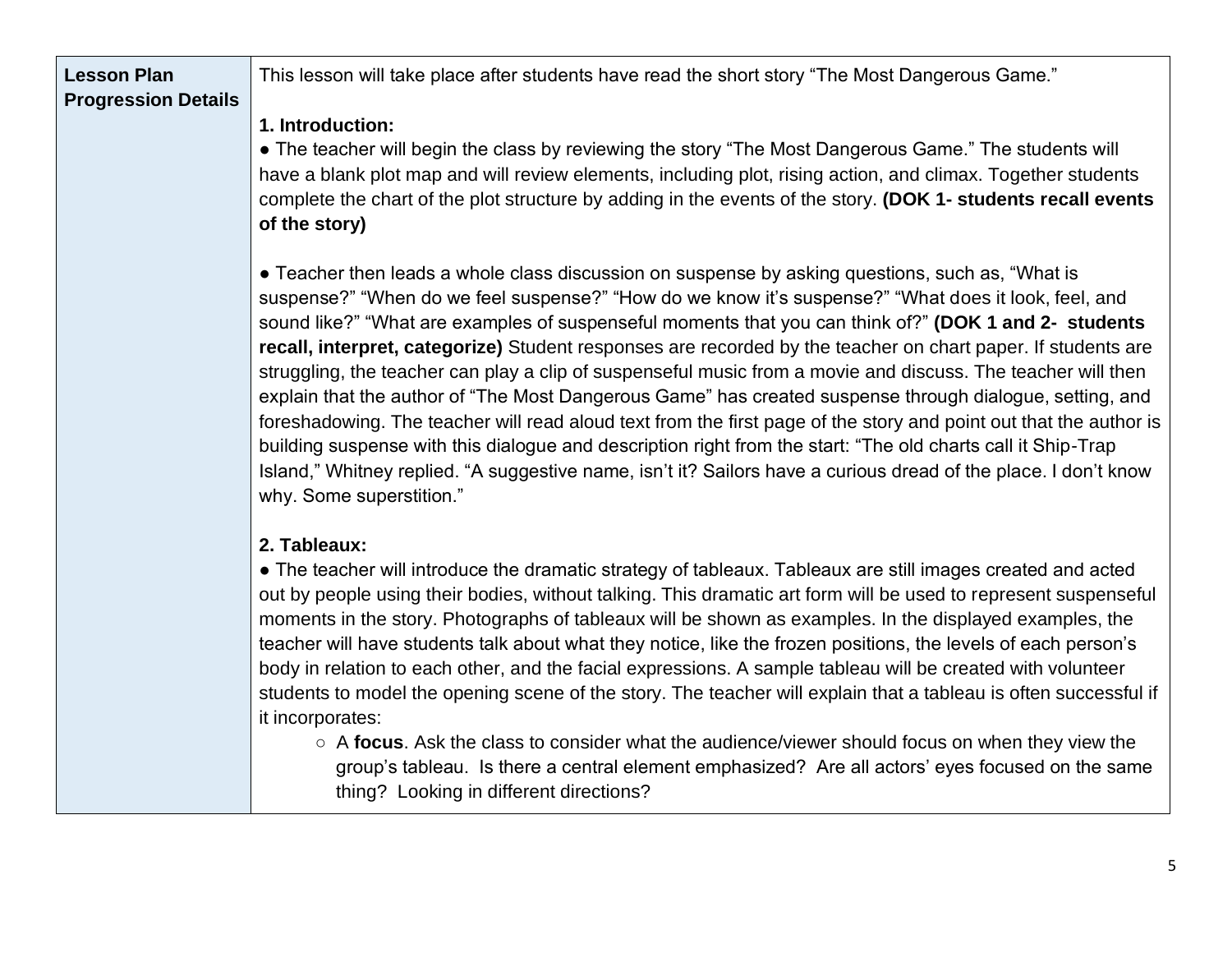- A sense of **action**. Tell the class that the tableau should look like a moment frozen in time. For example, if the tableau shows someone running, the actor is challenged to create a fixed action pose that illustrates this dynamic movement.
- Different body **levels**. Ask the class to consider if everyone's body should be standing up. Or, in the context of the tableau, does it make more sense for some people to be stretching, squatting, sitting, or lying down? It is visually more interesting for the audience if the tableau shows various levels?
- Thoughtful use of **space**. Ask the class to think about how the meaning of a tableau can be communicated based on how each person's body is spaced out. Should the tableau show everyone in the group clustered tightly together? Spread out? Facing one another? Turned in different directions?

• The teacher and students will practice all four elements above in a variety of ways to model. Use the acronym FALS (focus, action, levels, space) to help students remember the components of a successful tableau. **(DOK1- students use and define terms. DOK 2- students apply new knowledge through practicing a new learned skill)**

● The teacher will instruct the students to work cooperatively in assigned groups to: 1) identify a passage in the text that creates suspense, and 2) develop a tableau to represent the identified passage and the feelings of suspense. Students will be reminded to look for and choose an excerpt of dialogue, setting, or foreshadowing, and be prepared to later share verbally why the passage is considered suspenseful.

● Students will be given time to work together in their groups.**(DOK 4- students self-monitor, collaboratively create, and translate passage from text into dramatic performance. DOK 3- students revise for meaning)** They will collaboratively aim to achieve a criteria of success in their tableaux (found in the grading rubric in the appendix). The grading rubric will be shared and reviewed with the class so students understand these expectations ahead of time:

○ Groups should develop tableau based on a selected passage from the story, and work collaboratively, persevere through creative blocks, and amicably resolve disputes. All team member's voices should be heard during the planning process.

○ Groups should practice their tableau and refer back to the passage in the text and revise if need be.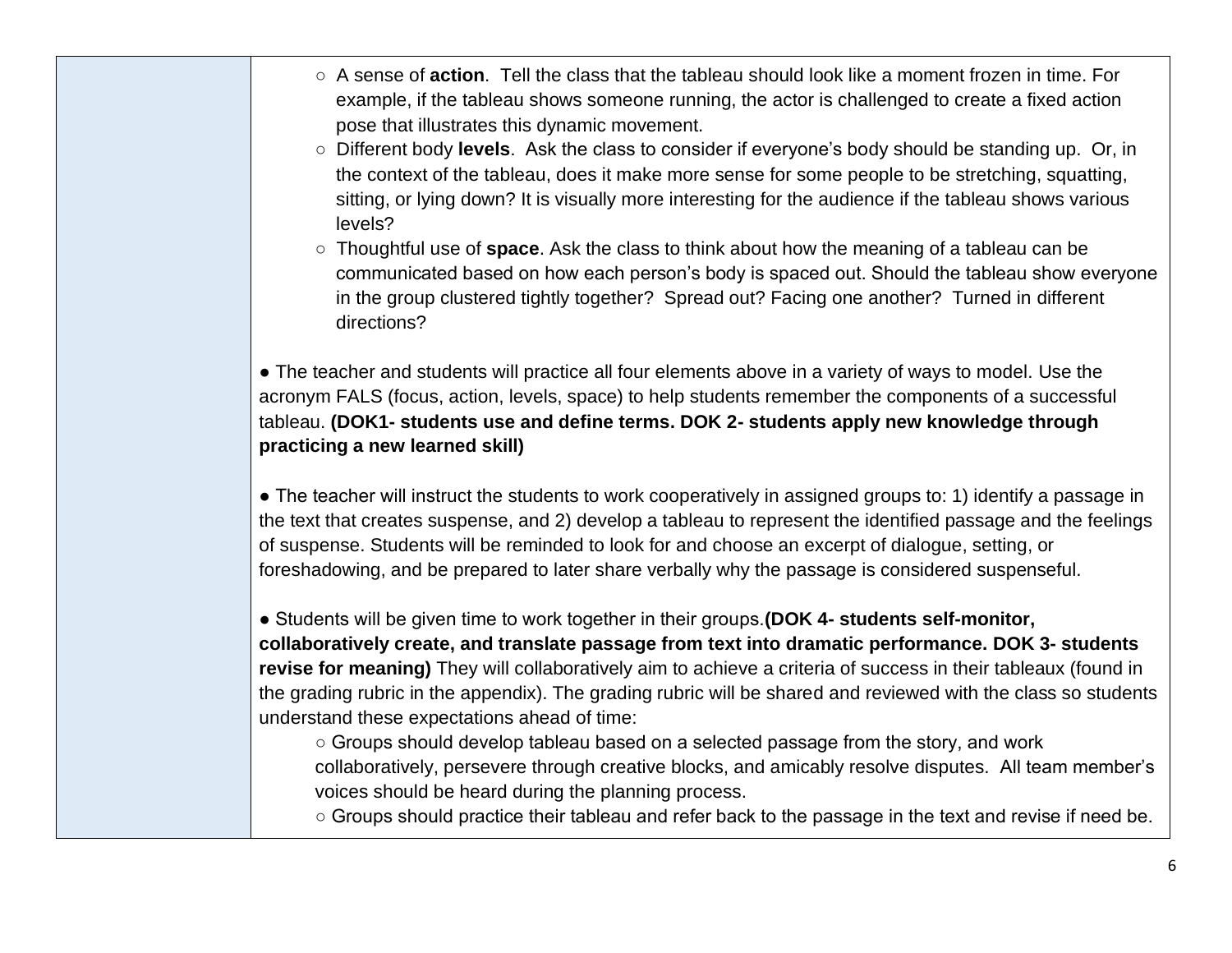| ○ Groups should begin in a frozen tableau and remain in the position for around 30 seconds so that all |
|--------------------------------------------------------------------------------------------------------|
| audience members can take in the scene.                                                                |

○ Groups should exhibit a distinct and meaningful use of *at least* two of the four elements previously discussed (focus, action, levels, space).

## **3. Performance:**

**Resources**

• Groups will perform their tableaux, one at a time, and the other students will watch. When students are acting as the audience, they will follow the "curtains down" and "curtains up" directives as the groups set up. This means that when the group says, "curtains down," the audience members close their eyes. This will give the group time to get into their positions. When the group says, "curtains up," the audience members open their eyes.

• After viewing the tableau in silence for approximately 30 seconds, the audience will provide positive feedback to the group and answer questions such as, "How is this tableau suspenseful?" "What feelings are evoked by this tableau?" "What decisions did the group make to help communicate a mood?" **(DOK 3 critique, analyze, draw conclusions, support opinions with evidence)** As students are performing tableaux, the teacher will take photographs to document. Each performing group will also be asked questions such as, "How did you work together to analyze the author's text and choose a portion to recreate as a tableau?" "How did you collaboratively make decisions about what to communicate and how?" **(DOK 3- selfevaluate and analyze)**

• After all groups have performed, the class will debrief the activity with the questions: "What worked well in this activity, and why?" "What didn't work or was challenging, and why?" "What would do differently next time, and why?" "Did this activity change your understanding of the story/text at all? Why or why not?" "Did this activity change your understanding of drama at all? Why or why not?" **(DOK 3- students analyze and draw conclusions with supporting evidence)**

Connell, R. (1973). *The most dangerous game and other stories of adventure*. New York: Berkley Pub.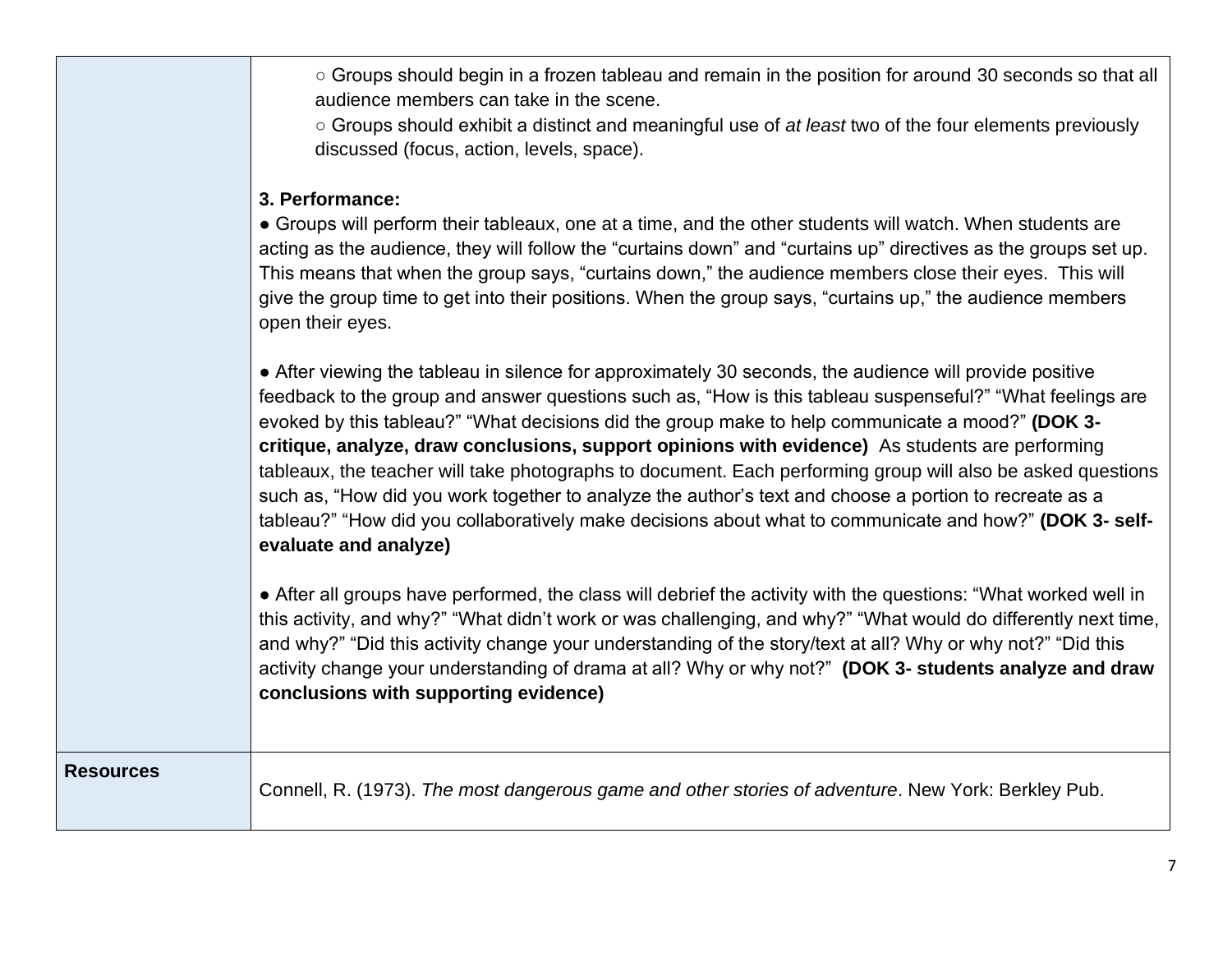|                 | Farmer, D. (n.d.). Tableaux. Drama resource. https://dramaresource.com/tableaux/                                                                                                                                                                                                                                                                                                                                                                                                                                                                                                                                                                    |  |  |  |  |  |
|-----------------|-----------------------------------------------------------------------------------------------------------------------------------------------------------------------------------------------------------------------------------------------------------------------------------------------------------------------------------------------------------------------------------------------------------------------------------------------------------------------------------------------------------------------------------------------------------------------------------------------------------------------------------------------------|--|--|--|--|--|
| <b>Appendix</b> | <b>Plot Map:</b><br>3. Climax<br>The turning point; the point of<br>greatest suspense or action.<br>4. Falling Action<br><b>Action and events that</b><br>2. Rising Action<br>occur after the climax<br>Events before the climax;<br><b>Character's attempt to</b><br>solve the problem, but fails.<br><b>PLOT</b><br>1. Exposition<br>5. Resolution<br>Beginning of the story<br>End of the story<br>The structure or<br>that introduces:<br>where the conflicts<br>1. conflict<br>organization<br>or problems are<br>2. character<br>solved.<br>3. setting<br>of events that make up<br>a fictional story.<br>Infographic credit= www.quizlet.com |  |  |  |  |  |
|                 | <b>Worksheet:</b><br>Name<br>Analyze the PLOT, the structure or organization of events that make up a story.                                                                                                                                                                                                                                                                                                                                                                                                                                                                                                                                        |  |  |  |  |  |
|                 | <b>Exposition:</b><br>What<br>beginning<br>of<br>happens<br>in<br>the<br>the<br>story?                                                                                                                                                                                                                                                                                                                                                                                                                                                                                                                                                              |  |  |  |  |  |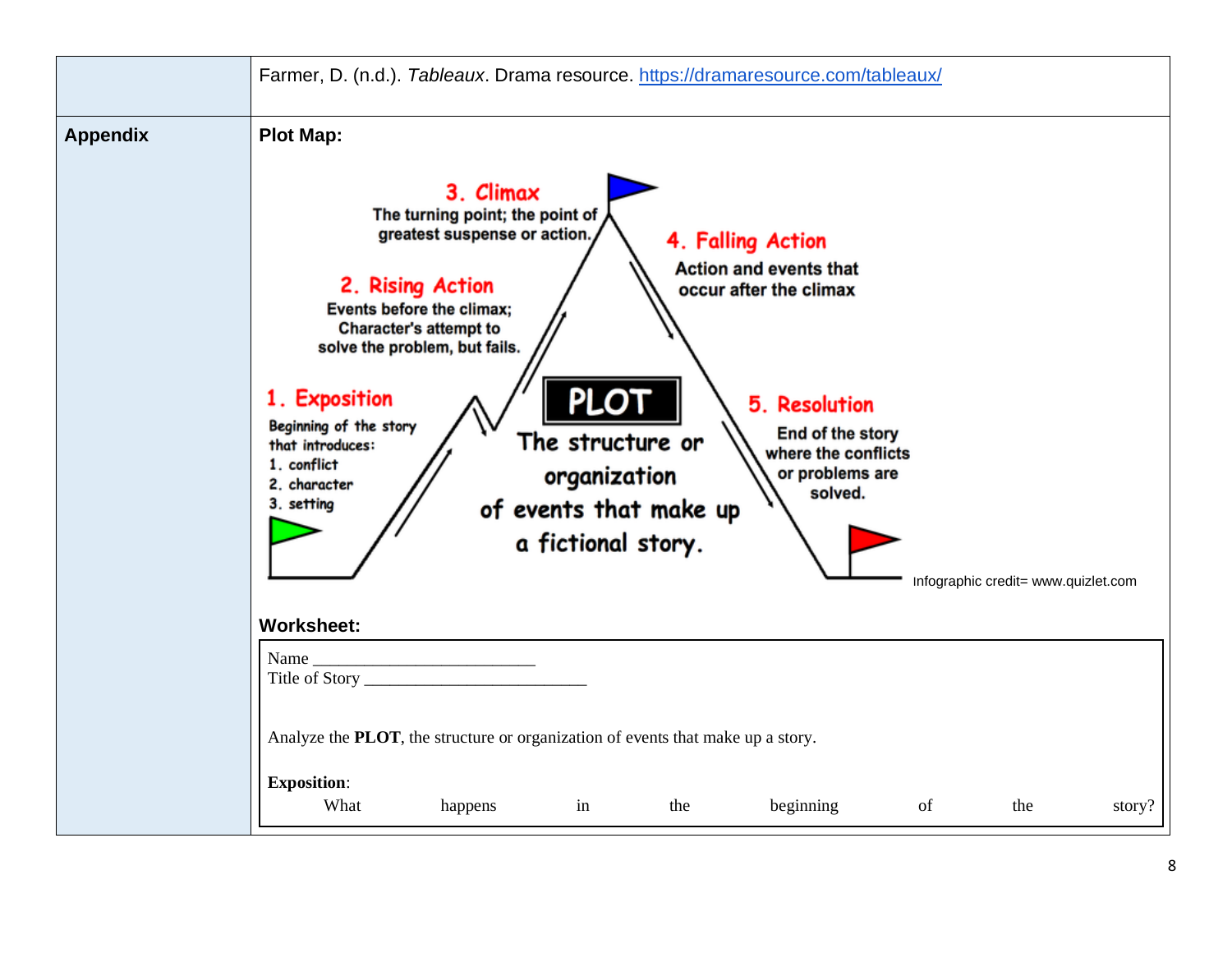| Who                                    | are                                                                                  | the                                                                                                 | characters? |
|----------------------------------------|--------------------------------------------------------------------------------------|-----------------------------------------------------------------------------------------------------|-------------|
| What is the setting?                   |                                                                                      |                                                                                                     |             |
| <b>Rising Action:</b>                  |                                                                                      |                                                                                                     |             |
| Which events happen before the climax? |                                                                                      |                                                                                                     |             |
|                                        | How do characters attempt to solve a problem?                                        |                                                                                                     |             |
| <b>Climax:</b>                         |                                                                                      |                                                                                                     |             |
|                                        | What is the turning point of the story and the point of greatest suspense or action? |                                                                                                     |             |
| <b>Falling Action:</b>                 |                                                                                      |                                                                                                     |             |
| Which events occur after the climax?   |                                                                                      |                                                                                                     |             |
| <b>Resolution:</b>                     |                                                                                      |                                                                                                     |             |
| What happens at the end of the story?  |                                                                                      |                                                                                                     |             |
| How are conflicts or problems solved?  |                                                                                      |                                                                                                     |             |
|                                        |                                                                                      |                                                                                                     |             |
|                                        |                                                                                      |                                                                                                     |             |
| <b>Extension Activity ideas:</b>       |                                                                                      |                                                                                                     |             |
|                                        |                                                                                      | Once students have a solid understanding of tableaux, consider introducing additional theatrical    |             |
|                                        | performance to enhance the tableau's meaning.                                        | elements. Students can choose to add small instruments, created sounds, or spoken words to the      |             |
|                                        | like colorful scarves, to enhance the tableau's meaning.                             | Once students have a solid understanding of tableaux, students can choose to introduce small props, |             |
|                                        |                                                                                      | The students can view the photographs taken by the teacher and work to sequence them to match the   |             |

plot map of the story. Students can then discuss how the author successfully created suspense by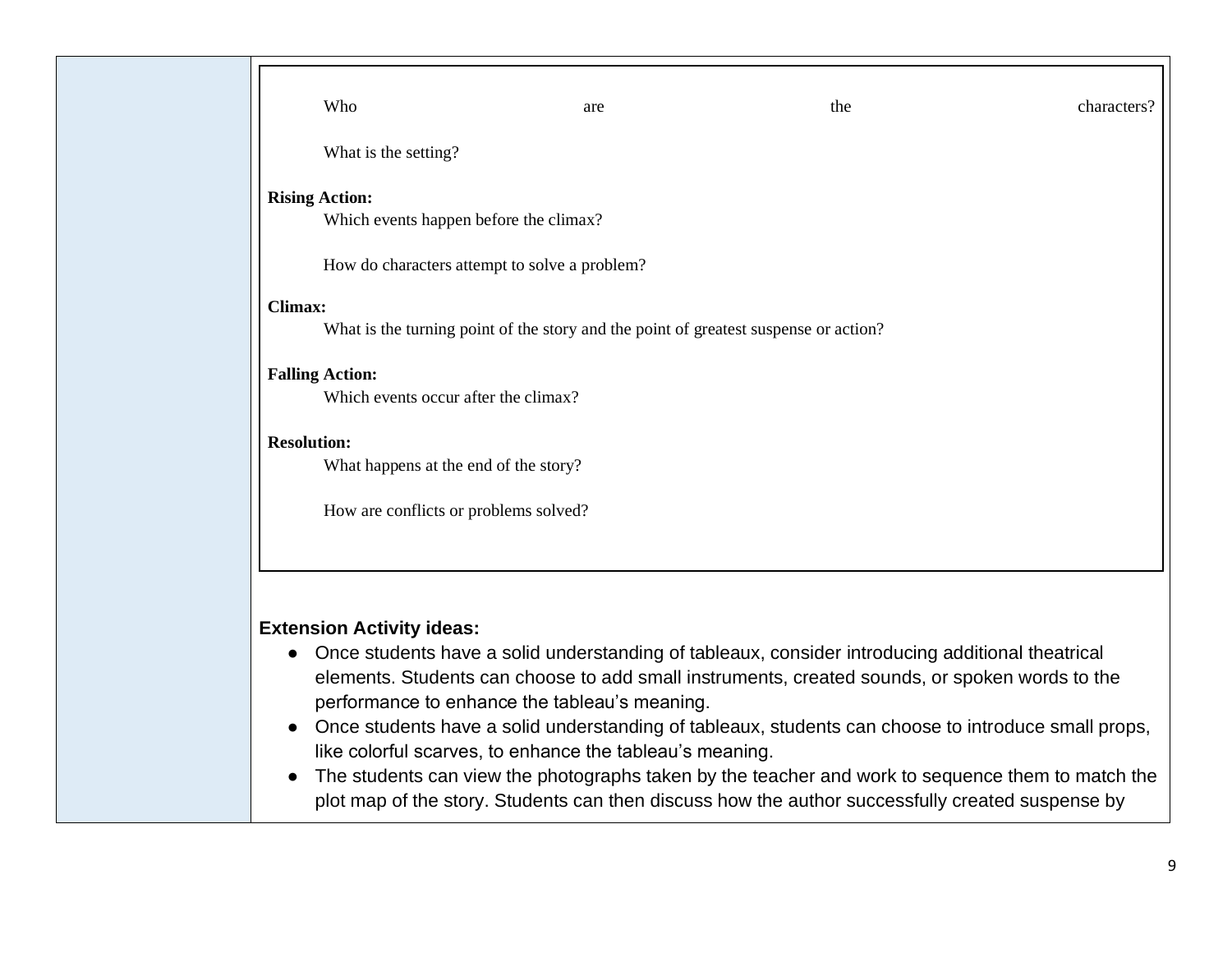writing the details in this order. Ask students, "Would it have worked the same if the details had been ordered differently?" "How does the timing add to the suspense?"

## **Grading Rubric for Tableau:**

| <b>Criteria</b>                                                                                                                   | <b>Exceeds</b><br><b>Expectations</b>                                                                                                                                                                                                                                         | <b>Meets</b><br><b>Expectations</b>                                                                                                                                                                                                                                                                | <b>Needs</b><br><b>Improvement</b>                                                                                                                                                                                                                                                                                                        | <b>Developing</b>                                                                                                                                                                                                                                                                                         |
|-----------------------------------------------------------------------------------------------------------------------------------|-------------------------------------------------------------------------------------------------------------------------------------------------------------------------------------------------------------------------------------------------------------------------------|----------------------------------------------------------------------------------------------------------------------------------------------------------------------------------------------------------------------------------------------------------------------------------------------------|-------------------------------------------------------------------------------------------------------------------------------------------------------------------------------------------------------------------------------------------------------------------------------------------------------------------------------------------|-----------------------------------------------------------------------------------------------------------------------------------------------------------------------------------------------------------------------------------------------------------------------------------------------------------|
| Creating a Tableau:<br>The student group<br>must work as a<br>team to develop<br>tableau based on a<br>passage from the<br>story. | The group showed<br>teamwork, including<br>working through<br>creative blocks and<br>amicably resolving<br>disputes. The<br>group worked with<br>the story and<br>revisited the text to<br>make informed<br>choices for their<br>tableau. They<br>practiced their<br>tableau. | The group showed<br>teamwork, but<br>sometimes<br>struggled to work<br>through creative<br>blocks and/or<br>amicably resolve<br>disputes. The<br>group worked with<br>the story and<br>revisited the text to<br>make informed<br>choices for their<br>tableau. They<br>practiced their<br>tableau. | The group showed<br>some teamwork,<br>but often struggled<br>to work through<br>creative blocks<br>and/or amicably<br>resolve disputes. It<br>is not clear if the<br>group worked with<br>the story or<br>revisited the text to<br>make informed<br>choices for their<br>tableau. It is<br>unclear if they<br>practiced their<br>tableau. | The group did not<br>operate as a team<br>and struggled to<br>work through<br>creative blocks<br>and/or amicably<br>resolve disputes.<br>The group did not<br>work with the story<br>nor revisit the text<br>to make informed<br>choices for their<br>tableau. They did<br>not practice their<br>tableau. |
| Performing a Group<br>Tableau:<br>The student group<br>must perform the<br>tableau based on a<br>passage from the                 | The group<br>remained frozen in<br>tableau for at least<br>30 seconds, At<br>least 2 intentional<br>concepts from<br>FALS (focus,<br>action, levels,<br>space) were easily                                                                                                    | The group<br>remained frozen in<br>tableau for at least<br>30 seconds. At<br>least 2 intentional<br>concepts from<br>FALS (focus,<br>action, levels,<br>space) were                                                                                                                                | The group<br>struggled to remain<br>frozen in tableau<br>for at least 30<br>seconds. At least 2<br>intentional<br>concepts from<br>FALS (focus,<br>action, levels,                                                                                                                                                                        | The group did not<br>remain frozen in<br>the tableau for at<br>least 30 seconds.<br>No intentional<br>concepts from<br>FALS (focus,<br>action, levels,<br>space) were                                                                                                                                     |